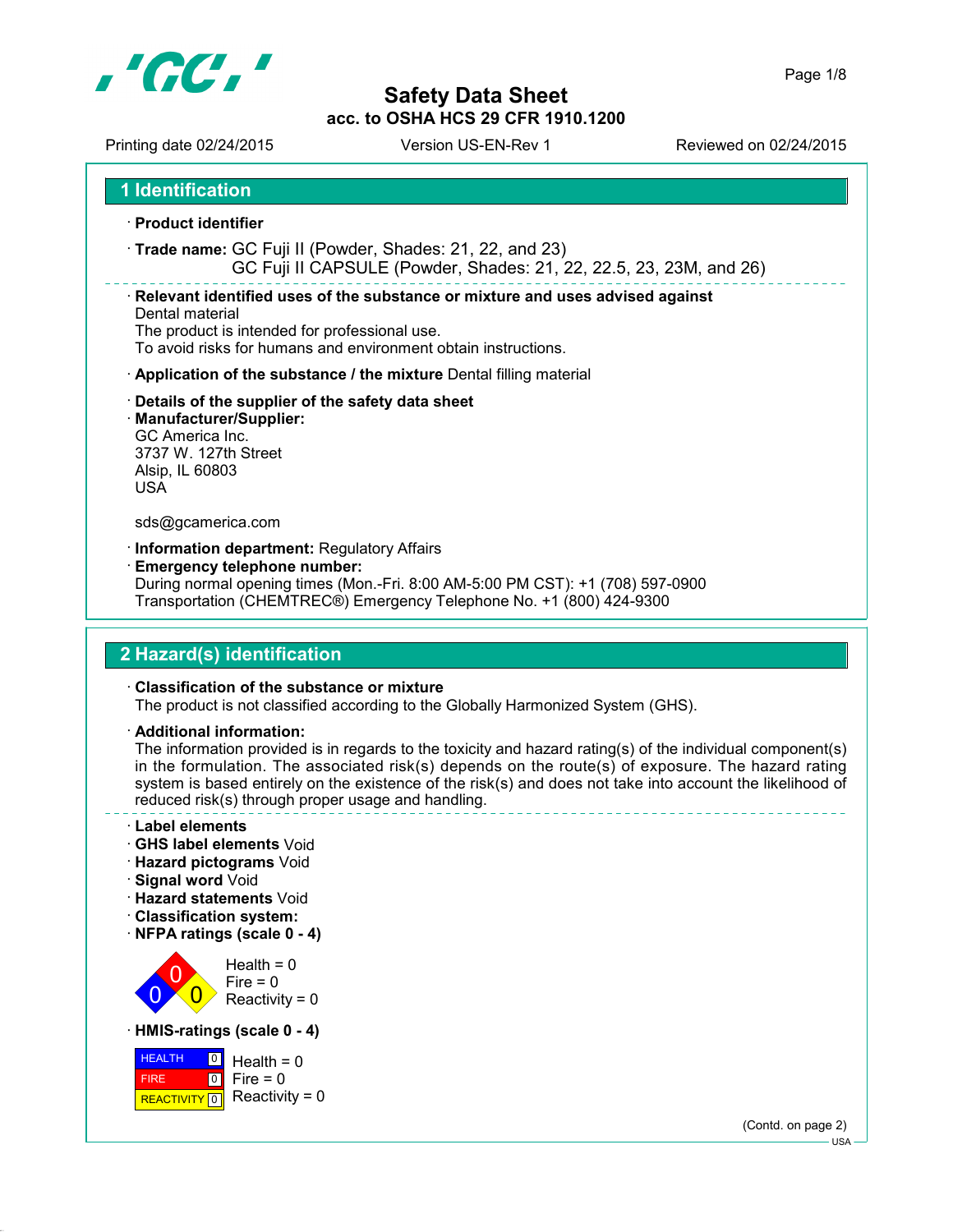Printing date 02/24/2015 Version US-EN-Rev 1 Reviewed on 02/24/2015

**Trade name:** GC Fuji II (Powder, Shades: 21, 22, and 23) GC Fuji II CAPSULE (Powder, Shades: 21, 22, 22.5, 23, 23M, and 26)

(Contd. of page 1)

- **Other hazards**
- **Results of PBT and vPvB assessment**
- **PBT:** Not applicable.
- **vPvB:** Not applicable.

#### **3 Composition/information on ingredients**

- **Chemical characterization: Mixtures**
- **Description:** Mixture of the substances listed below with nonhazardous additions.
- **Dangerous components:** Void
- **Additional information:**

If a substance is marked with \*\*, then substance is a trade secret. This is allowed under OSHA's Hazard Communication Standard (HCS) as a trade secret and under GHS as Confidential Business Information (CBI).

#### **4 First-aid measures**

#### **Description of first aid measures**

- **General information:** No special measures required. If symptoms persist consult doctor.
- **After inhalation:** Supply fresh air; consult doctor in case of complaints. In case of unconsciousness place patient stably in side position for transportation.
- **After skin contact:** Rinse with warm water.

If symptoms persist consult doctor.

- **After eye contact:** Rinse opened eye for several minutes under running water. If symptoms persist, consult a doctor.
- **After swallowing:** Rinse out mouth and then drink plenty of water.
	- If symptoms persist consult doctor.
- **Information for doctor:**
- **Most important symptoms and effects, both acute and delayed** No further relevant information available.
- **Indication of any immediate medical attention and special treatment needed** No further relevant information available.

#### **5 Fire-fighting measures**

- **Extinguishing media**
- **Suitable extinguishing agents:**

CO2, extinguishing powder or water spray. Fight larger fires with water spray or alcohol resistant foam. Use fire fighting measures that suit the environment.

- **For safety reasons unsuitable extinguishing agents:** Water with full jet
- **Special hazards arising from the substance or mixture**

Formation of toxic gases is possible during heating or in case of fire.

(Contd. on page 3)

 $-11S\Delta$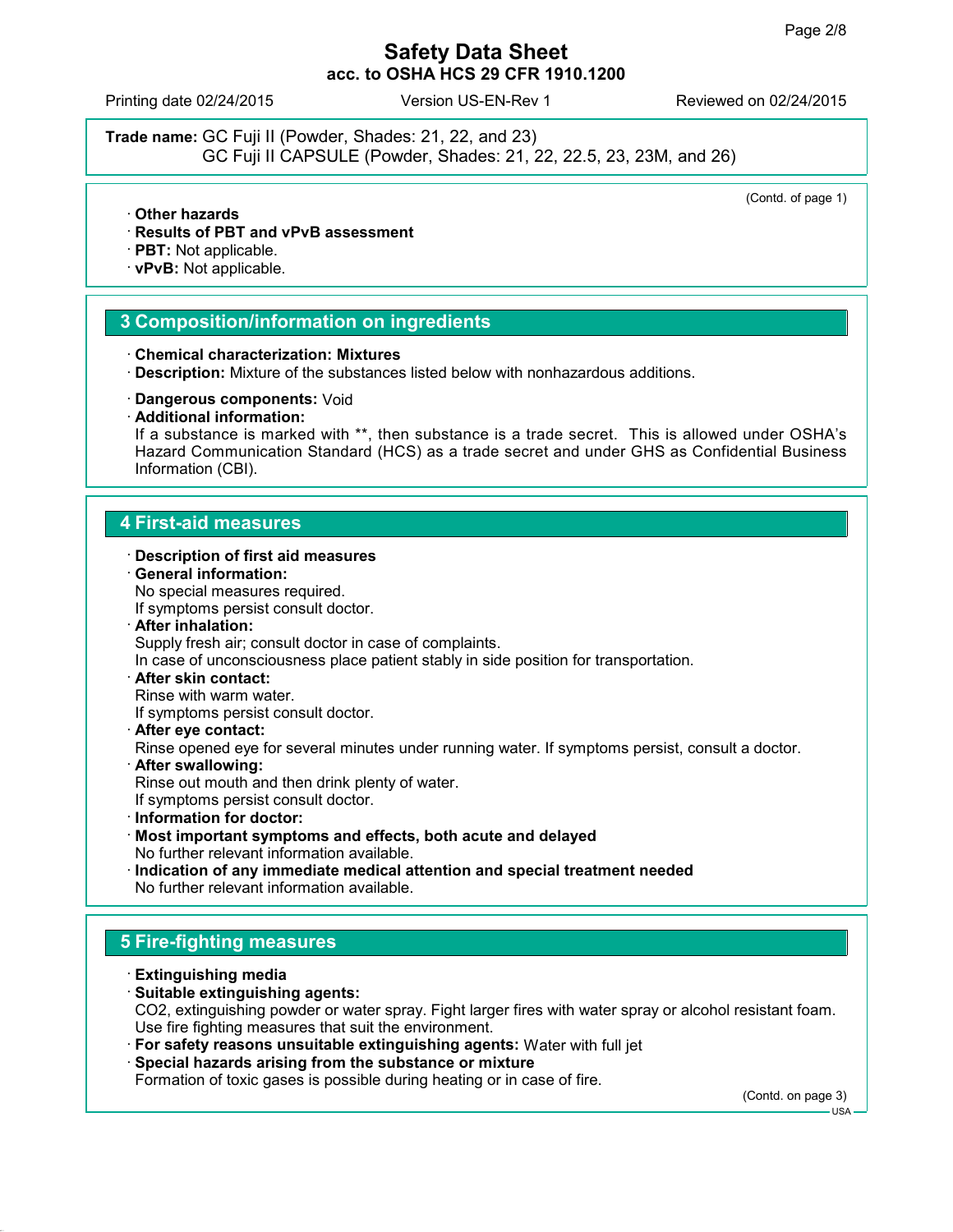Printing date 02/24/2015 Version US-EN-Rev 1 Reviewed on 02/24/2015

**Trade name:** GC Fuji II (Powder, Shades: 21, 22, and 23) GC Fuji II CAPSULE (Powder, Shades: 21, 22, 22.5, 23, 23M, and 26)

(Contd. of page 2)

**Advice for firefighters**

- **Protective equipment:** Wear self-contained respiratory protective device.
- **Additional information**

Dispose of fire debris and contaminated fire fighting water in accordance with official regulations.

#### **6 Accidental release measures**

 **Personal precautions, protective equipment and emergency procedures** Remove persons from danger area. **Environmental precautions:** Do not allow product to reach sewage system or any water course. Inform respective authorities in case of seepage into water course or sewage system.

Do not allow to penetrate the ground/soil.

In case of seepage into the ground inform responsible authorities. **Methods and material for containment and cleaning up:**

Pick up mechanically.

Dispose of the collected material according to regulations.

 **Reference to other sections** See Section 7 for information on safe handling. See Section 8 for information on personal protection equipment. See Section 13 for disposal information.

### **7 Handling and storage**

**Handling:**

 **Precautions for safe handling** Observe instructions for use. Prevent formation of dust. Any deposit of dust which cannot be avoided must be regularly removed.

 **Information about protection against explosions and fires:** Dust can combine with air to form an explosive mixture.

**Storage:** Store only in the original receptacle.

- **Requirements to be met by storerooms and receptacles:** Store only in unopened original receptacles.
- **Information about storage in one common storage facility:** Store away from foodstuffs.
- **Further information about storage conditions:** Observe instructions for use / storage.
- **Specific end use(s)** No further relevant information available.

## **8 Exposure controls/personal protection**

**Additional information about design of technical systems:** No further data; see item 7.

- **Control parameters**
- **Components with limit values that require monitoring at the workplace:**

The product does not contain any relevant quantities of materials with critical values that have to be monitored at the workplace.

**Additional information:** The lists that were valid during the creation were used as basis.

(Contd. on page 4)

USA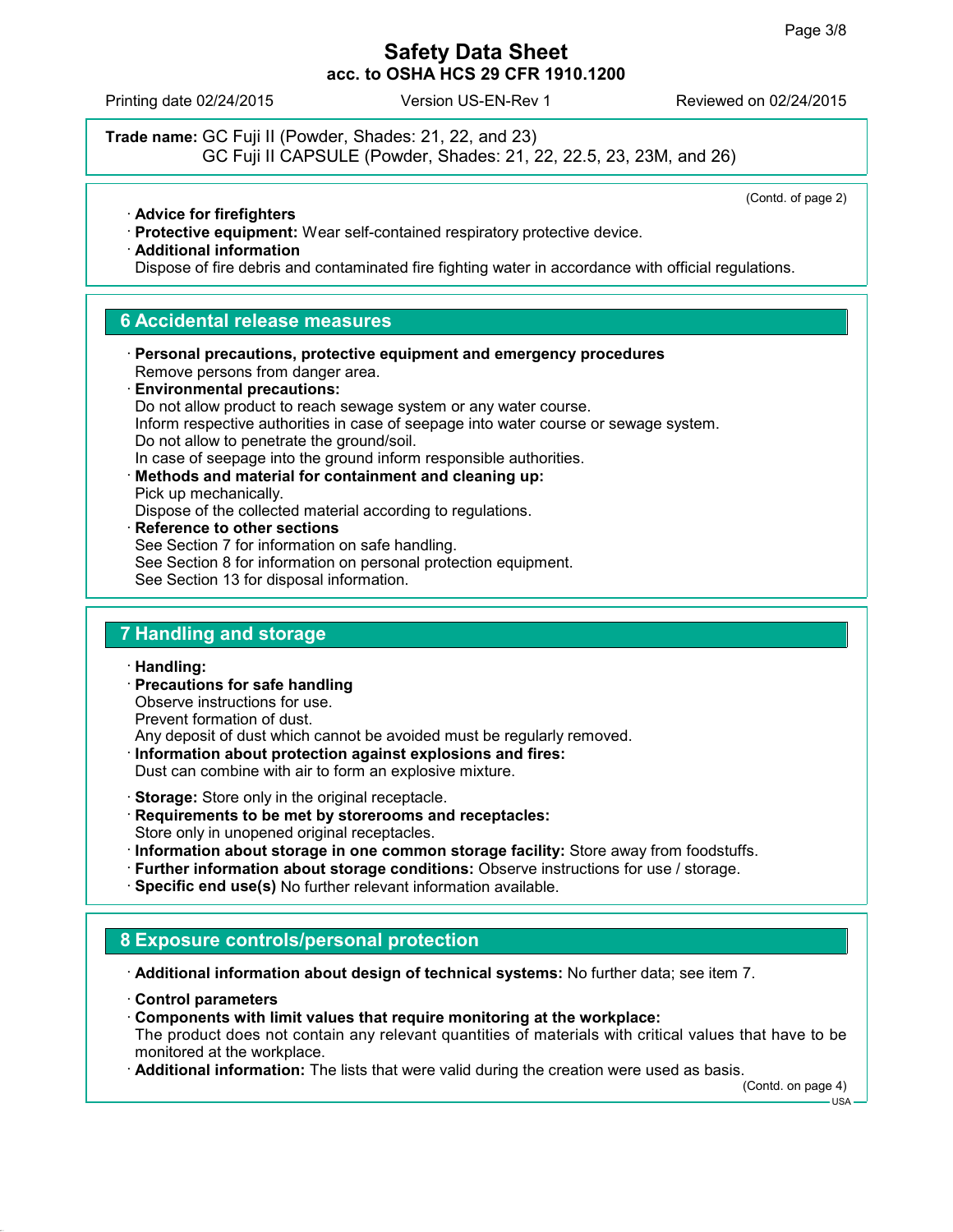Printing date 02/24/2015 Version US-EN-Rev 1 Reviewed on 02/24/2015

**Trade name:** GC Fuji II (Powder, Shades: 21, 22, and 23) GC Fuji II CAPSULE (Powder, Shades: 21, 22, 22.5, 23, 23M, and 26)

(Contd. of page 3)

- **Exposure controls**
- **Personal protective equipment:**
- **General protective and hygienic measures:** The usual precautionary measures for handling chemicals should be followed. Do not inhale dust / smoke / mist. Wash hands before breaks and at the end of work.
- **Breathing equipment:** Suitable respiratory protective device recommended.
- **Protection of hands:** Protective gloves
- **Material of gloves**

The selection of the suitable gloves does not only depend on the material, but also on further marks of quality and varies from manufacturer to manufacturer. As the product is a preparation of several substances, the resistance of the glove material can not be calculated in advance and has therefore to be checked prior to the application.

 **Penetration time of glove material** The exact break through time has to be found out by the manufacturer of the protective gloves and has

to be observed.

**Eye protection:** Safety glasses

| 9 Physical and chemical properties                                                                       |                                               |  |  |  |
|----------------------------------------------------------------------------------------------------------|-----------------------------------------------|--|--|--|
| Information on basic physical and chemical properties<br><b>General Information</b><br>Appearance:       |                                               |  |  |  |
| Form:<br>Color:<br>Odor:                                                                                 | Powder<br>White<br>Odorless                   |  |  |  |
| Odor threshold:                                                                                          | Not determined.                               |  |  |  |
| pH-value:                                                                                                | Not applicable.                               |  |  |  |
| <b>Change in condition</b><br><b>Melting point/Melting range:</b><br><b>Boiling point/Boiling range:</b> | Undetermined.<br>Undetermined.                |  |  |  |
| · Flash point:                                                                                           | Not applicable.                               |  |  |  |
| · Flammability (solid, gaseous):                                                                         | Not determined.                               |  |  |  |
| · Ignition temperature:                                                                                  | Undetermined.                                 |  |  |  |
| <b>Decomposition temperature:</b>                                                                        | Not determined.                               |  |  |  |
| · Auto igniting:                                                                                         | Product is not selfigniting.                  |  |  |  |
| Danger of explosion:                                                                                     | Product does not present an explosion hazard. |  |  |  |
| <b>Explosion limits:</b><br>Lower:<br>Upper:                                                             | Not determined.<br>Not determined.            |  |  |  |
| · Vapor pressure:                                                                                        | Not applicable.                               |  |  |  |
| Density:<br>· Relative density                                                                           | Not determined.<br>Not determined.            |  |  |  |
|                                                                                                          | (Contd. on page 5)                            |  |  |  |

USA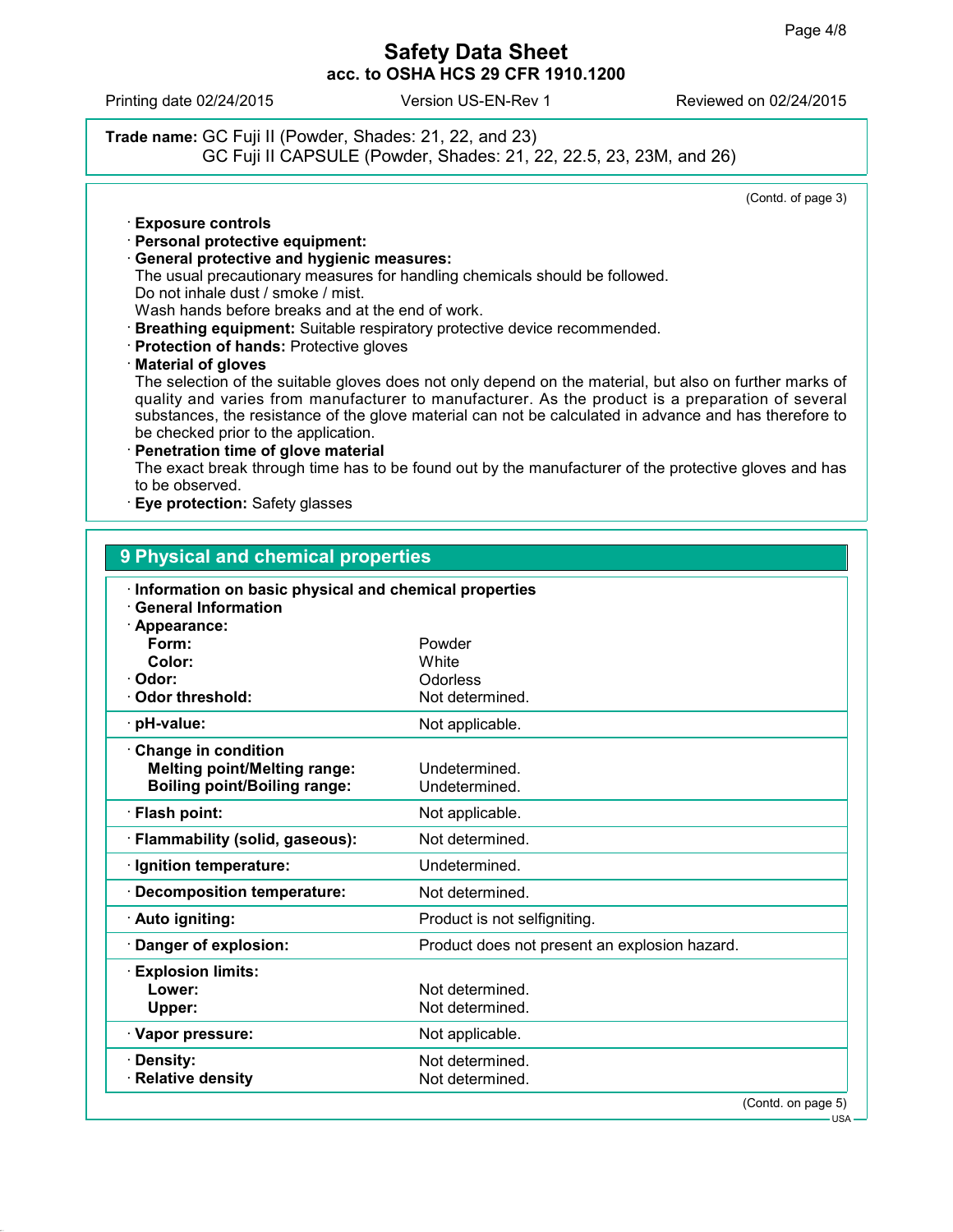Printing date 02/24/2015 Version US-EN-Rev 1 Reviewed on 02/24/2015

**Trade name:** GC Fuji II (Powder, Shades: 21, 22, and 23) GC Fuji II CAPSULE (Powder, Shades: 21, 22, 22.5, 23, 23M, and 26)

|                                                            | (Contd. of page 4)                         |  |
|------------------------------------------------------------|--------------------------------------------|--|
| · Vapour density                                           | Not applicable.                            |  |
| <b>Evaporation rate</b>                                    | Not applicable.                            |  |
| Solubility in / Miscibility with                           |                                            |  |
| Water:                                                     | Insoluble.                                 |  |
| · Partition coefficient (n-octanol/water): Not determined. |                                            |  |
| · Viscosity:                                               |                                            |  |
| Dynamic:                                                   | Not applicable.                            |  |
| Kinematic:                                                 | Not applicable.                            |  |
| ⋅ Solvent content:                                         |                                            |  |
| <b>Organic solvents:</b>                                   | $0.0\%$                                    |  |
| Solids content:                                            | 100.0%                                     |  |
| Other information                                          | No further relevant information available. |  |

#### **10 Stability and reactivity**

- **Reactivity** No further relevant information available.
- **Chemical stability** Stable at ambient temperature.
- **Thermal decomposition / conditions to be avoided:** No decomposition if used according to specifications.
- **Possibility of hazardous reactions** No dangerous reactions known.
- **Conditions to avoid** No further relevant information available.
- **Incompatible materials:** No further relevant information available.
- **Hazardous decomposition products:** No dangerous decomposition products known.

## **11 Toxicological information**

- **Information on toxicological effects**
- **Acute toxicity:**
- **LD/LC50 values that are relevant for classification:** No further relevant information available.
- **Primary irritant effect:**
- **on the skin:** No irritant effect.
- **on the eye:** No irritating effect.
- **Sensitization:** No sensitizing effects known.
- **Additional toxicological information:**

The product is not subject to classification according to internally approved calculation methods for preparations:

**Carcinogenic categories**

poly(acrylic acid) 3

#### **NTP (National Toxicology Program)**

None of the ingredients is listed.

- **OSHA-Ca (Occupational Safety & Health Administration)**
- None of the ingredients is listed.

(Contd. on page 6)

 $-11S_A$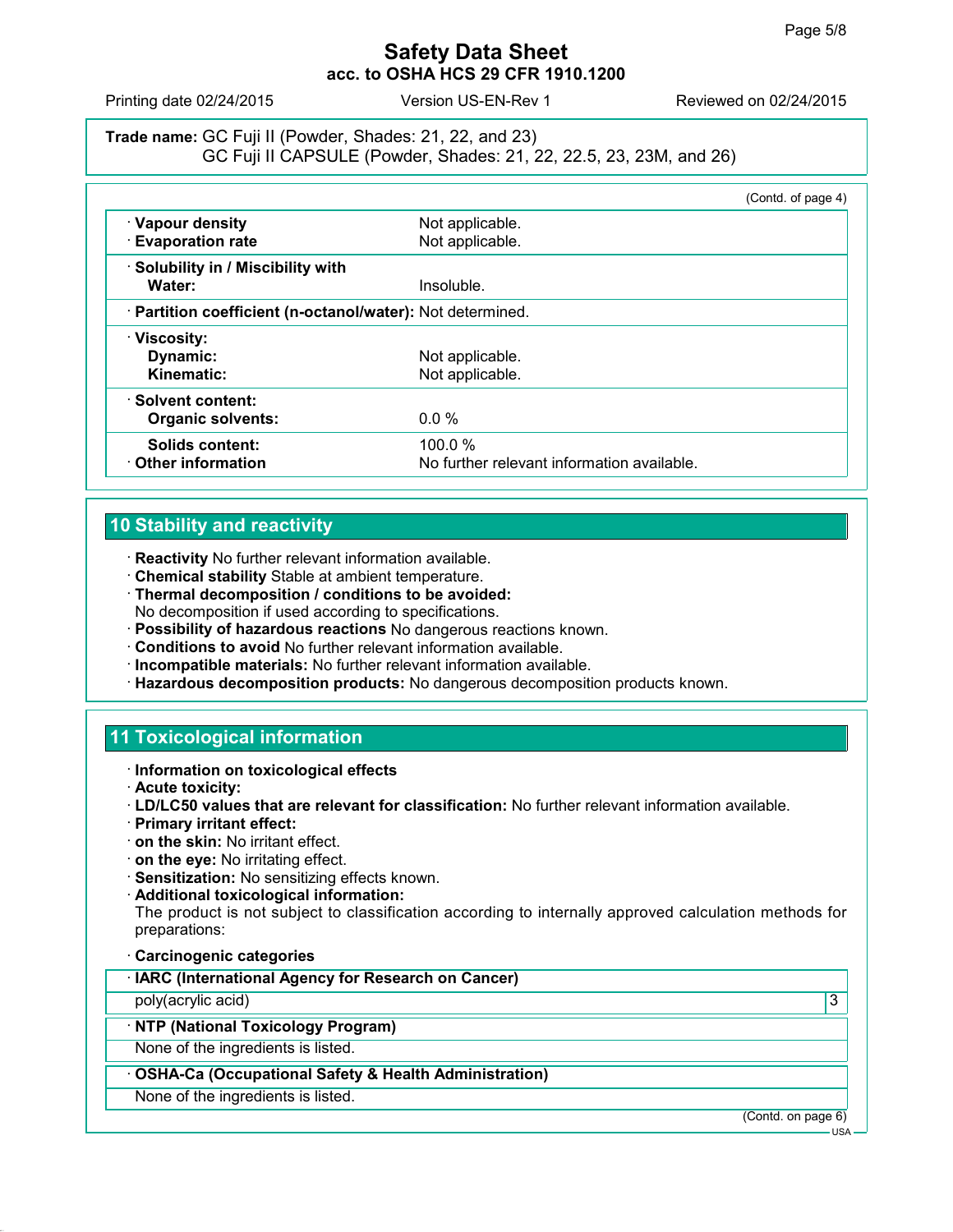Printing date 02/24/2015 Version US-EN-Rev 1 Reviewed on 02/24/2015

**Trade name:** GC Fuji II (Powder, Shades: 21, 22, and 23) GC Fuji II CAPSULE (Powder, Shades: 21, 22, 22.5, 23, 23M, and 26)

(Contd. of page 5)

#### **Carcinogenic categories' legend:**

IARC Group 1: The agent is carcinogenic to humans.

IARC Group 2A: The agent is probably carcinogenic to humans. IARC Group 2B: The agent is possibly carcinogenic to humans.

IARC Group 3: The agent is not classifiable as to its carcinogenicity to humans.

IARC Group 4: The agent is probably not carcinogenic to humans.

NTP K: Known to be human carcinogen.

NTP R: Reasonably anticipated to be human carcinogen.

## **12 Ecological information**

- **Toxicity**
- **Aquatic toxicity:** No further relevant information available.
- **Persistence and degradability** No further relevant information available.
- **Behavior in environmental systems:**
- **Bioaccumulative potential** No further relevant information available.
- **Mobility in soil** No further relevant information available.
- **Additional ecological information:**

**General notes:**

Water hazard class 3 (Self-assessment): extremely hazardous for water

Do not allow product to reach ground water, water course or sewage system, even in small quantities. Danger to drinking water if even extremely small quantities leak into the ground.

- **Results of PBT and vPvB assessment**
- **PBT:** Not applicable.
- **vPvB:** Not applicable.
- **Other adverse effects** No further relevant information available.

# **13 Disposal considerations**

- **Waste treatment methods**
- **Recommendation:** Smaller quantities can be disposed of with household waste.
- **Uncleaned packagings:**
- **Recommendation:** Disposal must be made according to official regulations.

| · UN-Number                  |      |  |
|------------------------------|------|--|
| · DOT, ADR, ADN, IMDG, IATA  | Void |  |
| · UN proper shipping name    |      |  |
| · DOT, ADR, ADN, IMDG, IATA  | Void |  |
| · Transport hazard class(es) |      |  |
| · DOT, ADR, ADN, IMDG, IATA  |      |  |
| · Class                      | Void |  |
| · Packing group              |      |  |
| · DOT, ADR, IMDG, IATA       | Void |  |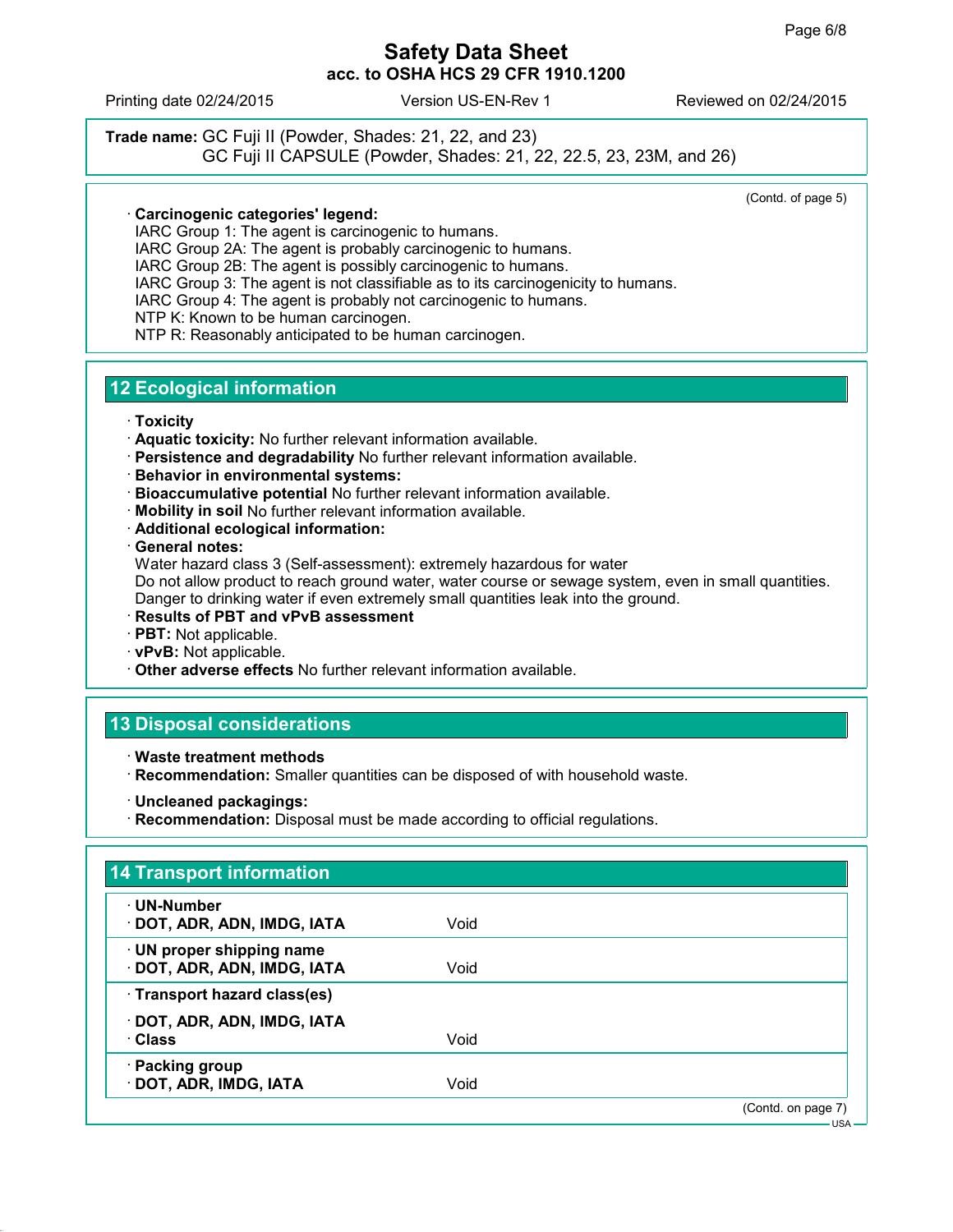Printing date 02/24/2015 Version US-EN-Rev 1 Reviewed on 02/24/2015

**Trade name:** GC Fuji II (Powder, Shades: 21, 22, and 23) GC Fuji II CAPSULE (Powder, Shades: 21, 22, 22.5, 23, 23M, and 26)

|                                            |                 | (Contd. of page 6) |
|--------------------------------------------|-----------------|--------------------|
| <b>Environmental hazards:</b>              |                 |                    |
| · Marine pollutant:                        | No              |                    |
| · Special precautions for user             | Not applicable. |                    |
| Transport in bulk according to Annex II of |                 |                    |
| <b>MARPOL73/78 and the IBC Code</b>        | Not applicable. |                    |
| · UN "Model Regulation":                   |                 |                    |

### **15 Regulatory information**

 **Safety, health and environmental regulations/legislation specific for the substance or mixture SARA (Superfund Amendments and Reauthorization Act)**

**Section 355 (extremely hazardous substances):**

None of the ingredient is listed.

**Section 313 (Specific toxic chemical listings):**

None of the ingredients is listed.

**TSCA (Toxic Substances Control Act):**

glass, oxide, chemicals

poly(acrylic acid)

#### **Carcinogenic categories**

**EPA (Environmental Protection Agency)**

None of the ingredients is listed.

**TLV (Threshold Limit Value established by ACGIH)**

None of the ingredients is listed.

**NIOSH-Ca (National Institute for Occupational Safety and Health)**

None of the ingredients is listed.

**GHS label elements** Void

- **Hazard pictograms** Void
- **Signal word** Void
- **Hazard statements** Void
- **Chemical safety assessment:** A Chemical Safety Assessment has not been carried out.

## **16 Other information**

- **Department issuing MSDS:** Regulatory Affairs
- **Contact:** Regulatory Affairs Telephone No. +1 (708) 597-0900 sds@gcamerica.com
- **Date of preparation / last revision** 02/24/2015 / -
- **Abbreviations and acronyms:** GHS: Globally Harmonized System of Classification and Labelling of Chemicals HCS: Hazard Communication Standard (USA) MSDS: Material Safety Data Sheet

(Contd. on page 8)

USA